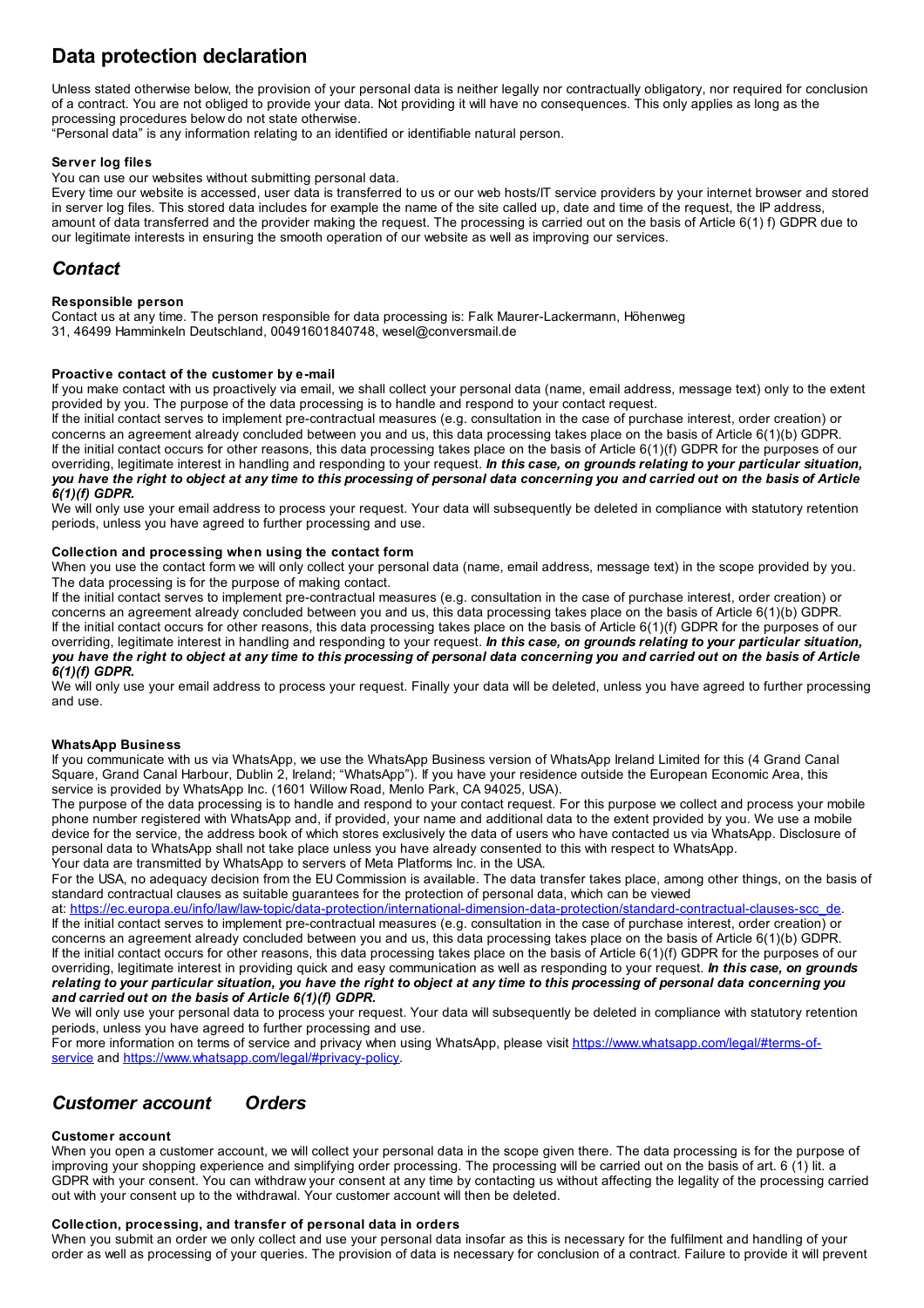the conclusion of any contract. The processing will occur on the basis of Article 6(1) b) GDPR and is required for the fulfilment of a contract with you.

Your data is transferred here for example to the shipping companies and dropshipping providers, payment service providers, service providers for handling the order and IT service providers that you have selected. We will comply strictly with legal requirements in every case. The scope of data transmission is restricted to a minimum.

# *Advertising*

### **Use of your email address for mailing of newsletters**

We use your email address outside of contractual processing exclusively to send you a newsletter for our own marketing purposes, if you have explicitly agreed to this. The processing will be carried out on the basis of art. 6 (1) lit. a GDPR with your consent. You can withdraw your consent at any time without affecting the legality of the processing carried out with your consent up to the withdrawal. You can unsubscribe from the newsletter at any time using the relevant link in the newsletter or by contacting us. Your email address will then be removed from the distributor.

### **Use of a mobile phone number for sending text message advertisements**

We use your mobile phone number exclusively for our own advertising purposes for sending text message advertisements, irrespective of any contract processing, provided that you have expressly consented to this. The processing is carried out on the basis of Article 6 Para. 1 Letter a GDPR with your consent. You can withdraw your consent at any time by contacting us without affecting the legality of the processing carried out with your consent up to the withdrawal. Your mobile phone number will then be removed from the distribution list.

### *Shipping companies*

### **Forwarding of your email address to shipping companies for information on shipping status**

We forward your email address to the shipping company in the course of contractual processing, if you have explicitly agreed to this in the order process. The forwarding is for the purpose of informing you by email on the shipping status of your order. The processing will be carried out on the basis of art. 6 (1) lit. a GDPR with your consent. You can withdraw your consent at any time by contacting us or the transport company without affecting the legality of the processing carried out with your consent up to the withdrawal.

## *Payment service providers*

### **Use of PayPal**

All PayPal transaction are covered by the PayPal Data Privacy Statement. You can found this at <https://www.paypal.com/de/webapps/mpp/ua/privacy-full?locale.x=en>

### **Use of PayPal Express**

Our website uses the payment service PayPal Express from PayPal (Europe) S.à.r.l. et Cie, S.C.A. (22-24 Boulevard Royal, L-2449 Luxembourg; "PayPal").

The processing of data enables us to offer you the option of paying via the PayPal Express payment service.

To integrate this payment service it is essential that PayPal collects, stores, and analyses data when you access the website (e.g. IP address, device type, operating system, browser type, device location). Cookies may be used for this purpose. Cookies allow your internet browser to be recognised.

The use of cookies or comparable technologies is carried out with your consent on the basis of Art. 15 para. 3 p. 1 TMG in conjunction with Art. 6 para. 1 lit. a GDPR. The processing of your personal data is carried out with your consent on the basis of Art. 6 para. 1 lit. a GDPR. You can withdraw your consent at any time without affecting the legality of the processing carried out with your consent up to the withdrawal. By selecting and using "PayPal Express", the data required for payment processing will be submitted to PayPal to execute the agreement with you using the selected payment method. The data is processed on the basis of Article 6(1)(b) GDPR.

Further information on data processing when using the Paypal Express payment service can be found [here](https://www.paypal.com/de/webapps/mpp/ua/privacy-full?locale.x=de_DE#Updated_PS) in the associated data privacy policy.

## *Cookies*

Our website uses cookies. Cookies are small text files which are saved in a user's internet browser or by the user's internet browser on their computer system. When a user calls up a website, a cookie may be saved on the user's operating system. This cookie contains a characteristic character string which allows the browser to be clearly identified when the website is called up again.

Cookies will be stored on your computer. You therefore have full control over the use of cookies. By choosing corresponding technical settings in your internet browser, you can be notified before the setting of cookies and you can decide whether to accept this setting in each individual case as well as prevent the storage of cookies and transmission of the data they contain. Cookies which have already been saved may be deleted at any time. We would, however, like to point out that this may prevent you from making full use of all the functions of this website.

Using the links below, you can find out how to manage cookies (or deactivate them, among other things) in major browsers: Chrome Browser: <https://support.google.com/accounts/answer/61416?hl=en> Internet Explorer: <https://support.microsoft.com/en-gb/help/17442/windows-internet-explorer-delete-manage-cookies> Mozilla Firefox: <https://support.mozilla.org/en-US/kb/enable-and-disable-cookies-website-preferences>

### Safari: <https://support.apple.com/de-de/guide/safari/manage-cookies-and-website-data-sfri11471/mac>

### **technically necessary cookies**

Insofar as no other information is given in the data protection declaration below we use only these technically necessary cookies cookies to make our offering more user-friendly, effective and secure. Cookies also allow our systems to recognise your browser after a page change and to offer you services. Some functions of our website cannot be offered without the use of cookies. These services require the browser to be recognised again after a page change.

The use of cookies or comparable technologies is carried out on the basis of Art. 25 para. 2 TTDSG. Processing is carried out on the basis of art. 6 (1) lit. f GDPR due to our largely justified interest in ensuring the optimal functionality of the website as well as a user-friendly and effective design of our range of services.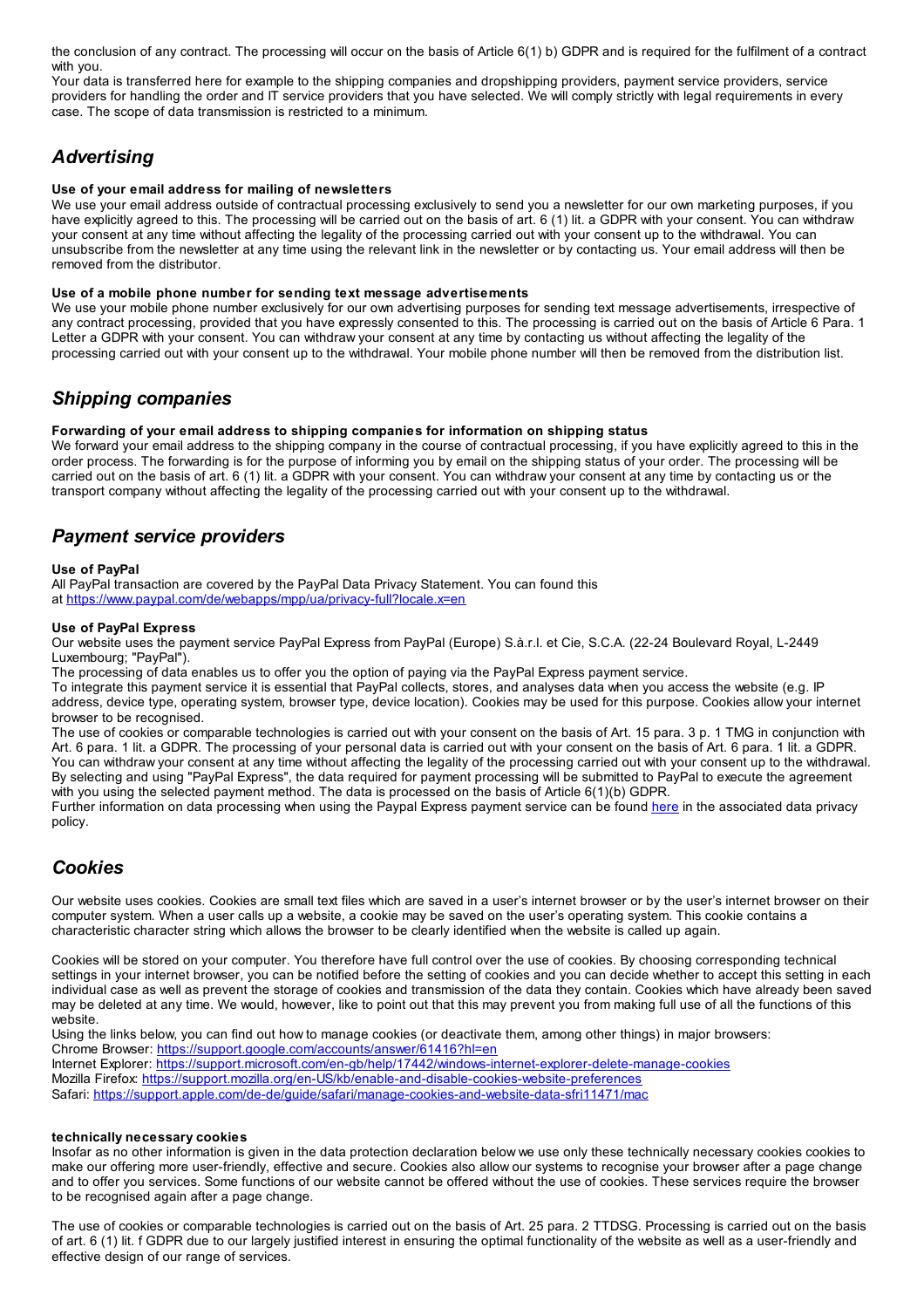You have the right to veto this processing of your personal data according to art. 6 (1) lit. f GDPR, for reasons relating to your *personal situation.*

### **Use of CookieBot**

On our website, we use the consent management tool Cookiebot from Cybot A/S, Havnegade 39, 1058 Copenhagen, Denmark; "Cookiebot").

The tool enables you to give your consent to data processing via the website, in particular to set cookies, as well as to make use of your right of revocation for consents already given. The data processing serves the purpose of obtaining and documenting necessary consents to data processing and thus to comply with legal obligations. Cookies may be deployed for this purpose. The following information may be collected and transmitted to Cookiebot: anonymous IP address, date and time of consent, URL from which consent was sent, anonymous, random, encrypted key, consent status. This data will not be passed on to any other third parties.

The data processing is carried out on the basis of Article 6(1)(c) GDPR to comply with a legal obligation.

For more information about Cookiebot's privacy policy, please visit: <https://www.cookiebot.com/de/privacy-policy/>

## *Analysis*

### **Use of the Google Analytics**

Our website uses the web analysis service Google Analytics from Google Ireland Limited (Gordon House, Barrow Street, Dublin 4, Ireland; "Google").

The processing of data serves to analyse this website and its visitors and for marketing and advertising purposes. Google will use this information on behalf of the operator of this website to evaluate your use of the website, to compile reports on website activity and to provide other services to the website operator relating to website and internet use. In this process the following information, inter alia, can be collected: IP address, date and time of the website access, click path, information on the browser and the device you are using, the pages visited, referrer URL (website via which you accessed our website), location data, purchasing activities. The IP address transmitted from your browser within the scope of Google Analytics is not associated with any other data held by Google. Google Analytics uses technology such as cookies, web storage in the browser, and tracking pixels which enable an analysis of your use of the website. The information generated by these regarding your use of this website is usually transferred to a Google server in the USA and stored there. Google relies on standard contractual clauses as suitable guarantees for the protection of personal data, available at: <https://policies.google.com/privacy/frameworks> and <https://business.safety.google/adsprocessorterms/>.Both Google and the US

government authorities have access to your data. Google may combine your data with other data, such as your search history, personal accounts, usage data from other devices and any other information Google has about you.

IP anonymisation is activated on this website. Google uses this to shorten your IP address beforehand within Member States of the European Union or in other signatories to the Agreement on the European Economic Area. Only in exceptional cases will the full IP address be transferred to a Google server in the USA and shortened there.

The processing of your personal data is based on Art. 6 para. 1 lit. f GDPR due to our overriding legitimate interest in the needs-based and targeted design of the website. On grounds relating to your particular situation, you have the right to object at any time to this *processing of personal data concerning you.*

You can also prevent the collection of the data (including your IP address) generated by Google Analytics and related to your use of the website by Google as well as the processing of this data by Google by downloading and installing the browser plug-in available at the following link [[https://tools.google.com/dlpage/gaoptout?hl=de\]](https://tools.google.com/dlpage/gaoptout?hl=de). To prevent the data collection and storage by Google Analytics across multiple devices you can place an opt-out cookie. Opt-out cookies prevent the future collection of your data when you visit this website. You need to implement the opt-out on all systems and devices that you are using, so that this works comprehensively. If you delete the opt-out cookie, requests will be transmitted to Google again. When you click here the opt-out cookie will be placed: [Deactivate](javascript:gaOptout()) Google Analytics You can find more detailed information on the terms and conditions of use and data protection at

<https://www.google.com/analytics/terms/de.html> and/or at <https://www.google.de/intl/de/policies/> and at <https://policies.google.com/technologies/cookies?hl=de>.

# *Plug-ins*

### **Use of social plug-ins**

Our website uses social network plug-ins. The integration of social plug-ins and the data processing associated with this serves the purpose of optimising the advertising for our products.

The integration of social plug-ins involves a connection between your computer and the servers of the service provider of the social network which then instructs your web browser to display the plug-in on that web page, provided you have expressly consented to this. In this process, both your IP address as well as the information on which web pages you have visited will be transmitted to the provider's servers. This happens regardless of whether you are registered with or logged into the social network. The information is transferred even if users are not registered or logged in. Should you be connected simultaneously with one or more of your social network accounts, the collected information may also be assigned to your corresponding profiles. When using the plug-in functions (e.g. by pressing the appropriate button), this information will also be assigned to your user account. You can therefore prevent this assignment by logging yourself out before visiting our website and before activating the button for your social media accounts.

The use of cookies or comparable technologies is carried out with your consent on the basis of Art. 25 para. 1 p. 1 TTDSG in conjunction with Art. 6 para. 1 lit. a GDPR. The processing of your personal data is carried out with your consent on the basis of Art. 6 para. 1 lit. a GDPR. You can withdraw your consent at any time without affecting the legality of the processing carried out with your consent up to the withdrawal.

The following social networks are integrated in our website through social plug-ins. You can find more detailed information on the scope and purpose of collection and use of the data and your associated rights and options for protecting your privacy in the provider's privacy policy via the link.

Facebook by Meta Platforms Ireland Limited (4 Grand Canal Square, Grand Canal Harbour, Dublin 2, Irland).

Meta Platforms Ireland and we are jointly responsible for the collection of your data and the transfer of this data to Facebook when the service is integrated. The basis for this is an agreement between us and Meta Platforms Ireland on the joint processing of personal data, in which the respective responsibilities are defined. The agreement is available at [https://www.facebook.com/legal/controller\\_addendum](https://www.facebook.com/legal/controller_addendum). According to this agreement, we are responsible in particular for the fulfilment of the information obligations in accordance with Art. 13, 14 GDPR, for compliance with the security requirements of Art. 32 GDPR with regard to the correct technical implementation and configuration of the service, and for compliance with the obligations in accordance with Art. 33, 34 GDPR, insofar as a violation of the protection of personal data affects our obligations under the agreement on joint processing. Meta Platforms Ireland is responsible for enabling the rights of the data subject in accordance with articles 15-20 of the GDPR, for complying with the security requirements of article 32 of the GDPR with regard to the security of the service, and for complying with the obligations of articles 33, 34 of the GDPR, insofar as a breach of personal data protection concerns Meta Platforms Ireland's obligations under the joint processing agreement.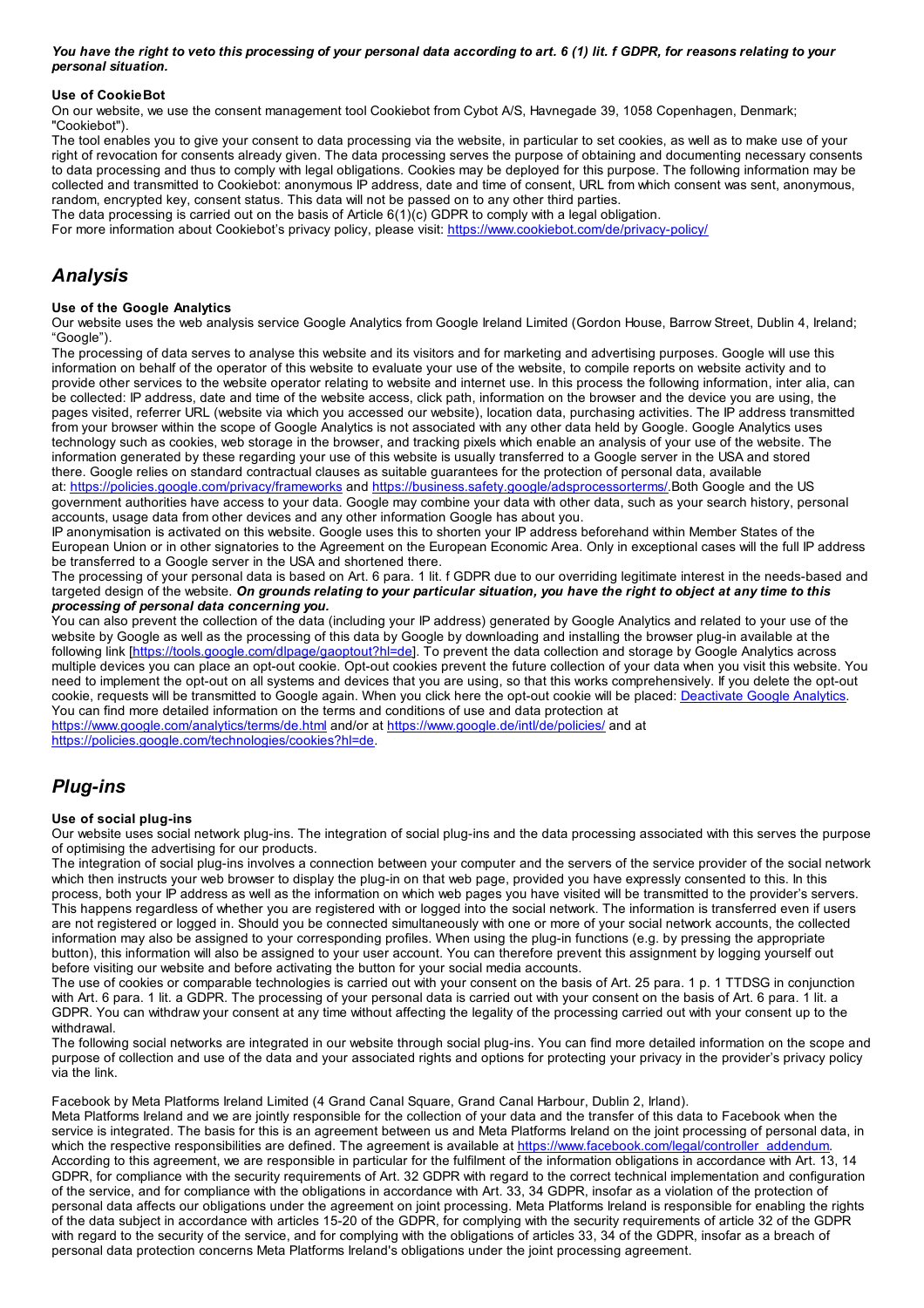Your data may be transmitted to the USA. There is no adequacy decision of the EU Commission for the USA. The data transfer takes place, among other things, on the basis of standard contractual clauses as appropriate guarantees for the protection of personal data, vavailable at: [https://www.facebook.com/legal/EU\\_data\\_transfer\\_addendum](https://www.facebook.com/legal/EU_data_transfer_addendum).

For more information on data protection please visit: <https://www.facebook.com/about/privacy/>.

### **Use of social plug-ins via "Shariff"**

Our website uses social network plug-ins. We use data protection-compliant "Shariff" buttons to ensure that you retain control over your data.No connection is made to the social network servers and no data submitted without your explicit consent. "Shariff" was developed by specialists at the computer magazine c't. It enables more personal privacy in the network and replaces the usual social network "share" buttons. You can find more information on the Shariff project here [https://www.heise.de/ct/artikel/Shariff-Social-Media-Buttons-mit-](https://www.heise.de/ct/artikel/Shariff-Social-Media-Buttons-mit-Datenschutz-2467514.html)Datenschutz-2467514.html.

When you click the buttons a pop-up window appears, allowing you to log on with the relevant provider using your data. It is only after you actively login that a direct connection to the social network is set up. By logging in, you give your permission for the transfer of your data to the respective social media provider. At this time, information such as your IP address and which websites you have visited is transmitted. Should you be connected simultaneously with one or more of your social network accounts, the information collected is also assigned to your corresponding profiles. Therefore, you can only prevent this assignment by logging yourself out before visiting our website and before activating the button for your social media accounts. The social networks listed below are integrated with the "Shariff" function. You can find more detailed information on the scope and purpose of collection and use of the data, your associated rights and options for protecting your privacy in the provider's privacy policy via the link.

Facebook by Meta Platforms Ireland Limited (4 Grand Canal Square, Dublin 2, Ireland):

### <https://www.facebook.com/policy.php>

Your data may be transmitted to the USA. For the USA, no adequacy decision from the EU Commission is available. For the USA, no adequacy decision from the EU Commission is available.The data transfer takes place, among other things, on the basis of standard contractual clauses as suitable guarantees for the protection of personal data, which can be viewed at: [https://www.facebook.com/legal/EU\\_data\\_transfer\\_addendum](https://www.facebook.com/legal/EU_data_transfer_addendum).

Instagram by Meta Platforms Ireland Limited (4 Grand Canal Square, Dublin 2, Ireland) <https://help.instagram.com/155833707900388>. Your data may be transmitted to the USA. For the USA, no adequacy decision from the EU Commission is available. For the USA, no adequacy decision from the EU Commission is available.The data transfer takes place, among other things, on the basis of standard contractual clauses as suitable guarantees for the protection of personal data, which can be viewed at: https://ec.europa.eu/info/law/law[topic/data-protection/international-dimension-data-protection/standard-contractual-clauses-scc\\_de.](https://ec.europa.eu/info/law/law-topic/data-protection/international-dimension-data-protection/standard-contractual-clauses-scc_de)

### **Use of GoogleMaps**

Our website uses the function for embedding Google Maps by Google Ireland Limited (Gordon House, Barrow Street, Dublin 4, Ireland; "Google").

This feature visually represents geographical information and interactive maps. Google also collects, processes, and uses data on visitors to the website when they call up pages with embedded Google maps.

Your data may also be transmitted to the USA. Your data may also be transmitted to the USA. For the USA, no adequacy decision from the EU Commission is available. The data transfer takes place, among other things, on the basis of standard contractual clauses as suitable guarantees for the protection of personal data, which can be viewed at: <https://policies.google.com/privacy/frameworks>

The data processing, particularly the placing of cookies, is carried out on the basis of Article 6(1)(f) GDPR due to our legitimate interest in the needs-based and targeted design of the website. On grounds relating to your particular situation, you have the right to object at any time to this processing of personal data concerning you and carried out in accordance with Article 6(1)(f) GDPR. Further information on the data collected and used by Google, your rights and privacy can be found in Google's privacy policy at <https://www.google.com/privacypolicy.html>. You also have the option of changing your settings in the data protection centre, allowing you to administer and protect the data processed by Google.

### **Use of YouTube**

Our website uses the function for embedding YouTube videos by Google Ireland Limited (Gordon House, Barrow Street, Dublin 4, Ireland; "YouTube"). YouTube is a company affiliated with Google LLC (1600 Amphitheatre Parkway, Mountain View, CA 94043, USA; "Google"). This feature shows YouTube videos in an iFrame on the website. The option "advanced privacy mode" is enabled here. This prevents YouTube from storing information on visitors to the website. It is only if you watch a video that information is transmitted to and stored by YouTube. Your data may be transmitted to the USA. For the USA, no adequacy decision from the EU Commission is available. The data transfer takes place, among other things, on the basis of standard contractual clauses as suitable guarantees for the protection of personal data, which can be viewed at: <https://policies.google.com/privacy/frameworks>.

The data processing is carried out on the basis of Article 6(1)(f ) GDPR due to our legitimate interest in the needs-based and targeted design of the website. On grounds relating to your particular situation, you have the right to object at any time to this processing of *personal data concerning you and carried out in accordance with Article 6(1)(f) GDPR.*

Further information on the data collected and used by YouTube and Google and your associated rights and options for protecting your privacy can be found in YouTube's privacy policy (<https://www.youtube.com/t/privacy>).

# *Rights of persons affected and storage duration*

### **Duration of storage**

After contractual processing has been completed, the data is initially stored for the duration of the warranty period, then in accordance with the retention periods prescribed by law, especially tax and commercial law, and then deleted after the period has elapsed, unless you have agreed to further processing and use.

### **Rights of the affected person**

If the legal requirements are fulfilled, you have the following rights according to art. 15 to 20 GDPR: Right to information, correction, deletion, restriction of processing, data portability. You also have a right of objection against processing based on art. 6 (1) GDPR, and to processing for the purposes of direct marketing, according to art. 21 (1) GDPR.

### **Right to complain to the regulatory authority**

You have the right to complain to the regulatory authority according to art. 77 GDPR if you believe that your data is not being processed legally.

### **Right to object**

If the data processing outlined here is based on our legitimate interests in accordance with Article 6(1)f) GDPR, you have the right for reasons arising from your particular situation to object at any time to the processing of your data with future effect. If the objection is successful, we will no longer process the personal data, unless we can demonstrate compelling legitimate grounds for the